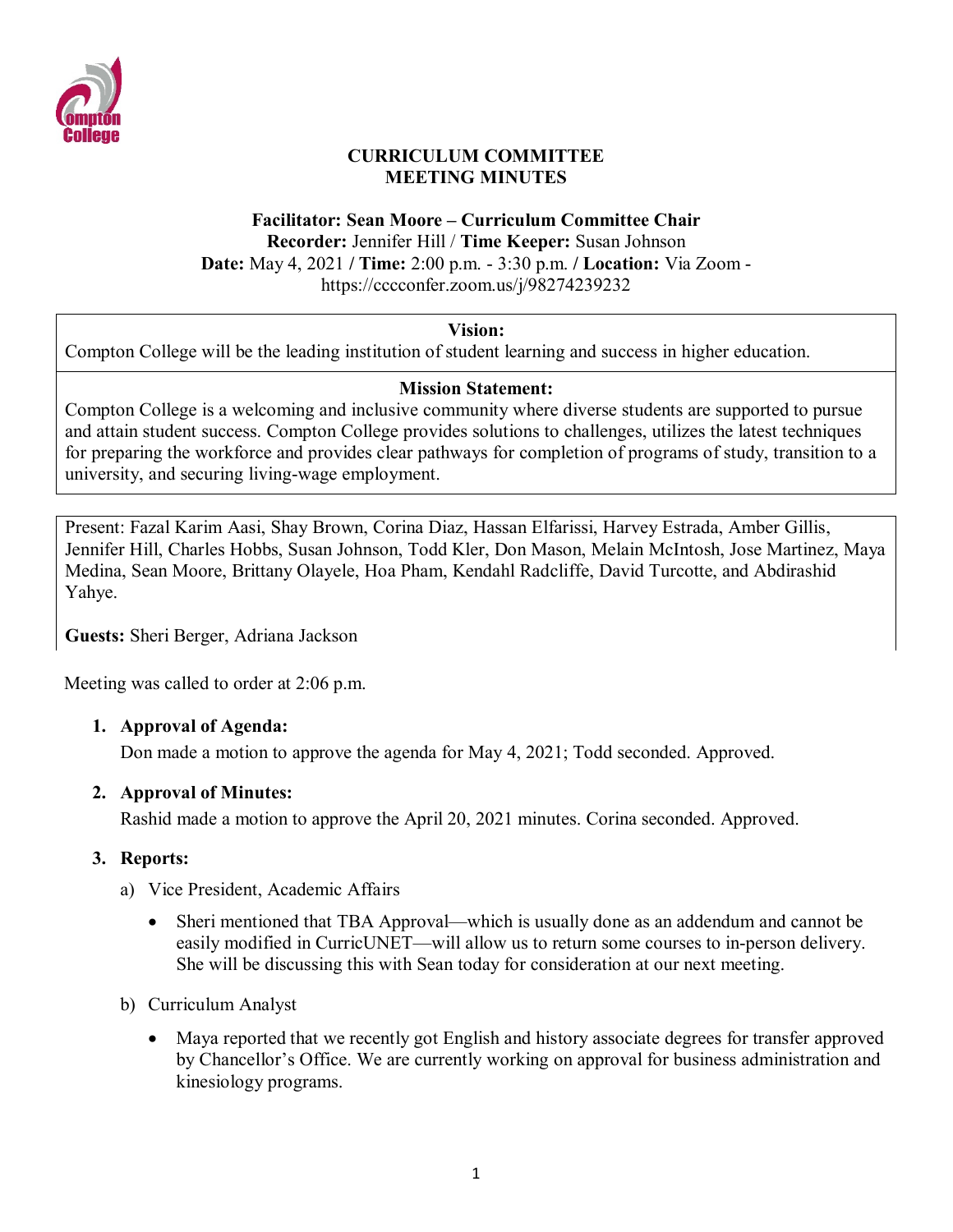- We are working with CurricUNET to make improvements to our Course Approvals process, and there should be progress to report very soon.
- c) Articulation Officer
	- Melain reported that we submitted three courses for the new Area F Ethnic Studies requirement, Ethnic Studies (ESTU) 101, 103 & 105, however, we received approval only for ESTU 103. The Articulation listserv is expressing frustrations due to widespread COR denials, with many suggesting that these decisions (including approvals) seem to be inconsistent. There is a meeting to discuss this further on May 12. Fortunately, the CSUCO is allowing a rereview submission for June 1st; they are also backdating any December 2021 CSU Area F submissions to be effective Fall 2021. Since we have one course approved, and this is only for new students beginning Fall 2021, we are not under pressure for the June 1 re-review.
	- We are planning to also add any applicable history courses simply to expand the number of classes offered in this Area.
- d) DEFC
	- Susan reminded us again that DE Addendums must be launched by May 7th so they can be placed on the agenda and as many courses as possible can be approved by the committee at their May 10th meeting. Please spread the word. She encouraged faculty to submit as early as possible to help facilitate the process.
	- Faculty must complete the FCRC competency demos by May 25th to teach online in the summer, and by June 11th to be eligible to teach in the fall. Susan strongly encourages faculty to sign up early in the event of required changes. Extensive information is available on the DE website to explain each step.
	- HyFlex courses permit us to have both in-person and Zoom meetings within a single course. While this may not be an issue if the pandemic continues to improve, we are investigating the options. See details here: www.edtechbooks.org/hyflex.
- e) SLOC
	- Amber announced that are having our eLumen launch next week and basic trainings will be available on 5/10-5/13.
- **4. Consent Agenda Items**: Brittany made a motion to approve. Todd seconded. Approved
	- a) *2-Year CTE Course Review*: CDEV 117 Music and Movement for Young Children; ETEC 115B - Aerospace Engineering II; and WELD 101 - Introduction to Welding Process.
	- b) *6-Year Course Review*: GEOG 101 Physical Geography; SOCI 101 Introduction to Sociology, SOCI 101H - Honors Introduction to Sociology, SOCI 102 - The Family, SOCI 104 - Social Problems; and SOCI 108 - Global Perspectives on Race and Ethnicity.
	- c) *6-Year Course Review* Revise Course Hours: ENGL 101S Reading and Composition Support
	- d) *DE Addendum:* SOCI 101 Introduction to Sociology; SOCI 101H Honors Introduction to Sociology; SOCI 102 - The Family; SOCI 104 - Social Problems; and SOCI 108 - Global Perspectives on Race and Ethnicity.

Note: CDEV 117 - Music and Movement for Young Children DE Addendum BOT approved 11/17/2020; ETEC 115B - Aerospace Engineering II DE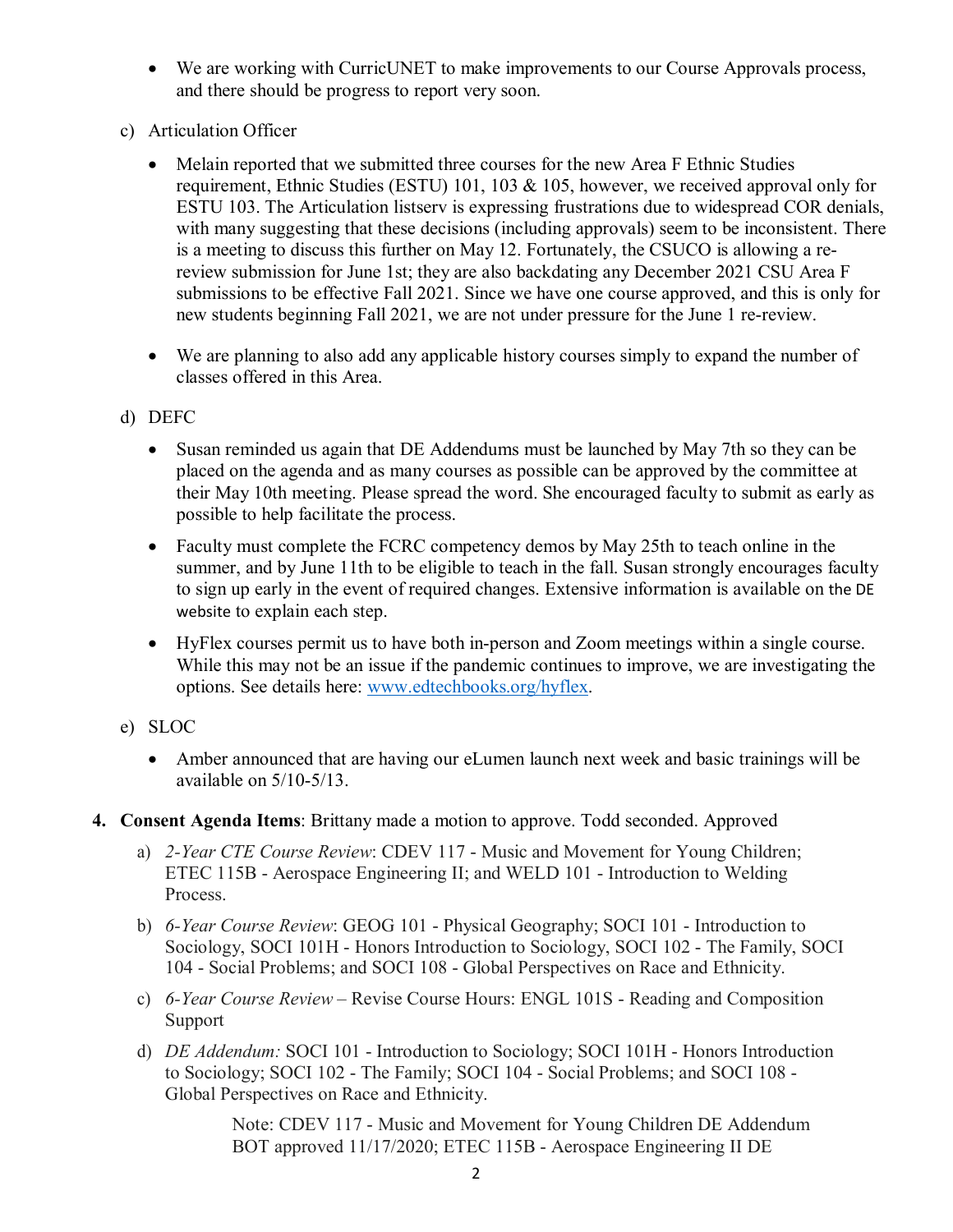Addendum- EFOMA BOT approved 11/17/2020; WELD 101 - Introduction to Welding Process DE Addendum EFOMA BOT approved 11/17/2020; and GEOG 101 - Physical Geography DE Addendum BOT approved 11/17/2020.

## **5. Reinstated Items:** None

### **6. Action Items:**

- a) *First Read - New Courses:* ESL 22B Reading and Vocabulary- Level; and ESL 22C Reading and Vocabulary- Level 3:
	- Brittany reported that these care part of a group of classes that assist with reading and vocabulary. Todd made a motion to close. Hoa seconded. Approved
- b) *Second Read - New Course:* PE 188 Intercollegiate E-Sports.
	- Todd made a motion to approve. David seconded. Approved.
- c) *Second Read - New Program:* ESL- Basic Career Training Certificate of Completion.
	- Rashid moved to approve. Todd seconded. Approved.
- *d) Second Read*: College-Level Examination Program and International Baccalaureate documents
	- Harvey made a motion to approve the International Baccalaureate document. Todd seconded. Approved.
	- Hoa made a motion to approve the College-Level Examination Program document. Todd seconded. Approved.

# **7. Information Items:**

- a) Curriculum, Distance Education, and Student Learning Outcome Open Labs are available for Professional Development from  $3:30$  p.m.  $-4:30$  p.m. on  $5-4-21$ ,  $5-18-21$  and  $6-1-21$  and this is the Professional Development Curriculum, SLO, and DE Addendum link to locate the Zoom meetings.
- b) Program Review meeting took place on April 27, 2021 at 2:00 p.m. and the Program Review template will be revised to potentially align and/or integrating departmental program reviews with curriculum program, as well as, other revisions. Additional information will be provided as revisions move forward.
- c) During the April 26, 2021 Senate E-Board meeting it was discussed to move the CCC Meetings to the second and fourth week to streamline agenda approval items. A special AS meeting will, if necessary, be provided at the end of each semester to approve any last CCC items. This Fall 2021 the college hour will remain from  $1:00$  p.m.  $-2:00$  p.m.

Sean explained that our meetings will take place *after* academic senate meetings so that any items we approve will be promptly addressed and forwarded to the Board of Trustees. The committee was generally receptive, and this change will occur beginning in fall. Note that the day and time will not change.

d) Revisions to the CCC Handbook will enable Professor Mohammad A. Khatibloo to serve on our CCC team, as an adjunct faculty representative. Hoa, Harvey and Amber volunteered to assist revising the CCC Handbook to reflect this new CCC representative adjunct position. The meeting will take place on May  $11^{\text{th}}$ .